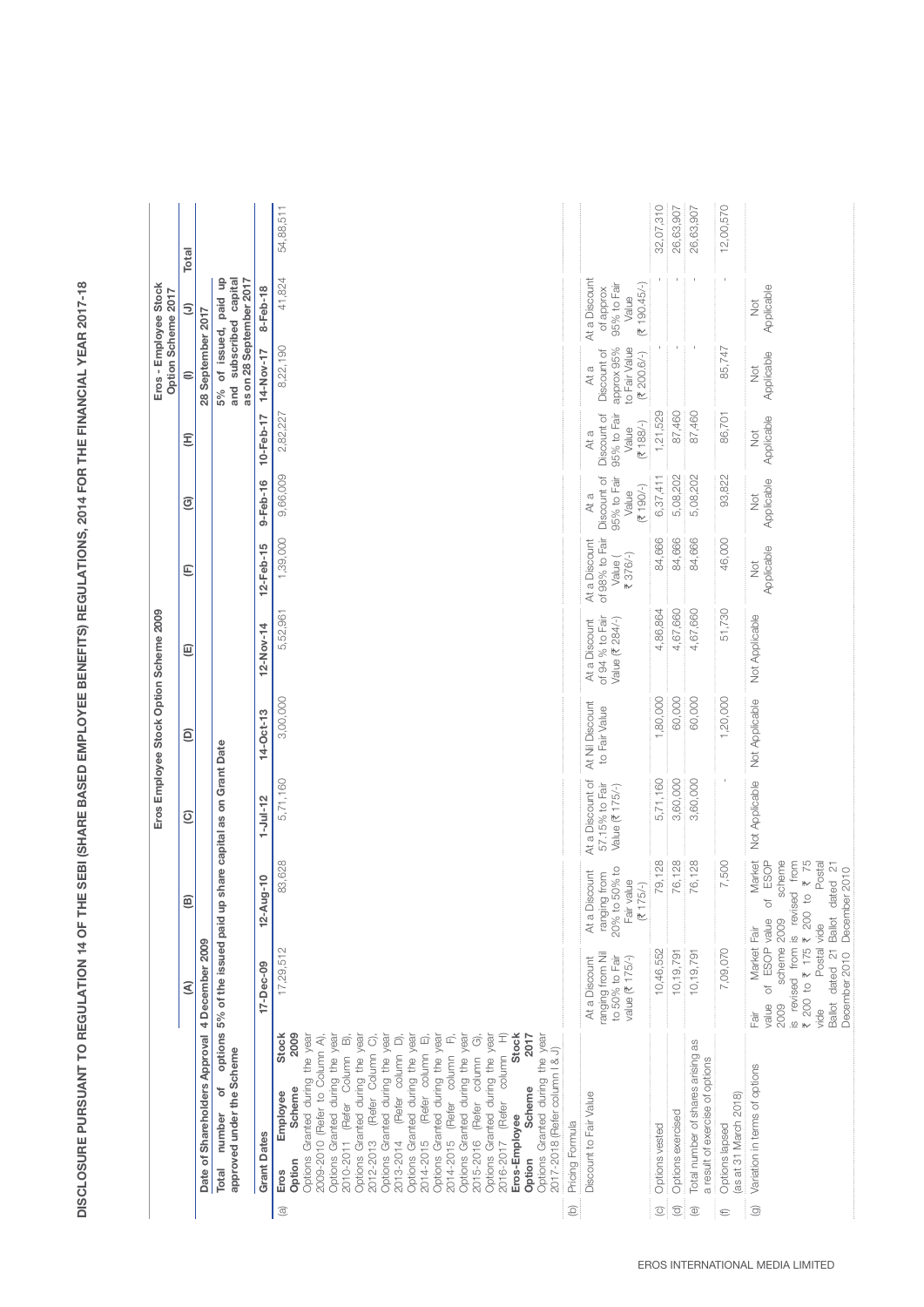|                         |                                                                                                  |                                                                                                                                                                                                                                                                                                                                                                                             |                     |                                   | Eros Employee Stock Option Scheme 2009 |                                                                                                                                                                                                                                                                                                                                                                               |                   |                        |                   | Eros - Employee Stock<br>Option Scheme 2017                                                                                                                                                                                                                                                                                                                                                                             |                                     |                        |
|-------------------------|--------------------------------------------------------------------------------------------------|---------------------------------------------------------------------------------------------------------------------------------------------------------------------------------------------------------------------------------------------------------------------------------------------------------------------------------------------------------------------------------------------|---------------------|-----------------------------------|----------------------------------------|-------------------------------------------------------------------------------------------------------------------------------------------------------------------------------------------------------------------------------------------------------------------------------------------------------------------------------------------------------------------------------|-------------------|------------------------|-------------------|-------------------------------------------------------------------------------------------------------------------------------------------------------------------------------------------------------------------------------------------------------------------------------------------------------------------------------------------------------------------------------------------------------------------------|-------------------------------------|------------------------|
|                         |                                                                                                  | દ                                                                                                                                                                                                                                                                                                                                                                                           | ₾                   | ହ                                 | Θ                                      | ⊕                                                                                                                                                                                                                                                                                                                                                                             | Ε                 | ៙                      | E                 | €                                                                                                                                                                                                                                                                                                                                                                                                                       | Ξ                                   | Total                  |
|                         | Date of Shareholders Approval 4 December 2009                                                    |                                                                                                                                                                                                                                                                                                                                                                                             |                     |                                   |                                        |                                                                                                                                                                                                                                                                                                                                                                               |                   |                        |                   | 28 September 2017                                                                                                                                                                                                                                                                                                                                                                                                       |                                     |                        |
|                         | approved under the Scheme<br>ŏ<br>number<br>Total                                                | options 5% of the issued paid up                                                                                                                                                                                                                                                                                                                                                            |                     | share capital as on Grant Date    |                                        |                                                                                                                                                                                                                                                                                                                                                                               |                   |                        |                   | 5% of issued, paid up<br>as on 28 September 2017<br>subscribed<br>and                                                                                                                                                                                                                                                                                                                                                   | capital                             |                        |
|                         | <b>Grant Dates</b>                                                                               | 17-Dec-09                                                                                                                                                                                                                                                                                                                                                                                   | $12 - Aug - 10$     | $1 -$ Jul-12                      | $14 - Oct - 13$                        | $12-Nov-14$                                                                                                                                                                                                                                                                                                                                                                   | $12 - Feb - 15$   | $9-Feb-16$             | $10 - Feb - 17$   | 14-Nov-17                                                                                                                                                                                                                                                                                                                                                                                                               | 8-Feb-18                            |                        |
| $\widehat{\epsilon}$    | Vesting requirements                                                                             | .20% of the options shall vest on the completion of 24 months from the grant date<br>.30% of the options shall vest on the completion of 36 months from the grant date<br>•30% of the options shall vest on the completion of 48 months from the grant date<br>.20% of the options shall vest on the completion of 12 months from the grant date<br>Committee and at their sole discretion: |                     |                                   |                                        | Notwithstanding anything to the contrary in this plan, the Nomination and Remuneration Committee may be entitled to in its absolute<br>The vesting period for the grant shall be as follows: For eligible employees as identified by the Nomination and Remuneration<br>discretion, to vary or alter the Vesting Date from employee to employee or class, as it may deem fit. |                   |                        |                   | grant shall not be less than<br>1 year and not more than 5<br>of options. The options<br>granted will be locked in for<br>a period of 1 year from the<br>date of grant, after which<br>the options shall be eligible<br>for vesting in accordance<br>with the vesting schedule<br>decided by Nomination and<br>The vesting period for the<br>years from the date of grant<br>or the Board of Directors.<br>Remuneration | Committee                           |                        |
| $\oplus$                | Maximum term of options granted                                                                  | allocated for the employee stock options, whichever is earlier.<br>The term of each option is                                                                                                                                                                                                                                                                                               |                     |                                   |                                        | Agreement. However, the options shall not be exercised after the period of ten years from the date of grant or finishing of all stock exercised at any time within<br>as specified by the Nomination and Remuneration Committee at the Grant Date and as stated in the                                                                                                        |                   |                        |                   | from time to time subject to<br>Remuneration Committee<br>maximum period of 5 years<br>from the date of vesting of<br>Nomination<br>options<br>period<br>options.<br>The<br>the<br>$\geq$                                                                                                                                                                                                                               | $\beta$<br>determined<br>and<br>may |                        |
| ⊜                       | (primary,<br>secondary or combination)<br>Shares<br>$\overline{\circ}$<br>Source                 | Primary                                                                                                                                                                                                                                                                                                                                                                                     | Primary             | Primary                           | Primary                                | Primary                                                                                                                                                                                                                                                                                                                                                                       | Primary           | Primary                | Primary           | Primary                                                                                                                                                                                                                                                                                                                                                                                                                 | Primary                             |                        |
| $\widehat{\mathcal{E}}$ | đ<br>Money realized by exercise<br>options (upto 31 March 2018)                                  | 13,95,42,885                                                                                                                                                                                                                                                                                                                                                                                | 09,600<br>66        | 2,70,00,000                       | 90,00,000                              | 46,76,600                                                                                                                                                                                                                                                                                                                                                                     | 8,46,660          | 50,82,020              | 8,74,600          |                                                                                                                                                                                                                                                                                                                                                                                                                         |                                     | 19,36,32,365           |
| €                       | Total number of options in force (as<br>at 31 March 2018)                                        | 651                                                                                                                                                                                                                                                                                                                                                                                         |                     | 2,11,160                          | 1,20,000                               | 33,571                                                                                                                                                                                                                                                                                                                                                                        | 8,334             | 3,63,985               | 1,08,066          | 7,36,443                                                                                                                                                                                                                                                                                                                                                                                                                | 41,824                              | 16,24,034              |
| $\widehat{\epsilon}$    | Employee wise details of options<br>granted to Senior Management                                 | Detailed below                                                                                                                                                                                                                                                                                                                                                                              | below<br>Detailed   | Detailed below                    | Detailed below                         | Detailed below                                                                                                                                                                                                                                                                                                                                                                | Detailed<br>below | Detailed<br>below      | Detailed<br>below | Detailed<br>below                                                                                                                                                                                                                                                                                                                                                                                                       | Detailed<br>below                   | Detailed<br>below      |
| $\sim$                  | Employees to whom more than 5%<br>options granted during the year                                | Detailed below                                                                                                                                                                                                                                                                                                                                                                              | below<br>Detailed   | Detailed below                    | Detailed below                         | Detailed below                                                                                                                                                                                                                                                                                                                                                                | Detailed<br>below | Detailed<br>below      | Detailed<br>below | Detailed<br>below                                                                                                                                                                                                                                                                                                                                                                                                       | Detailed<br>below                   | Detailed<br>below      |
| S                       | Employees to whom options more<br>than 1% of issued capital granted<br>during the year           | Not Applicable                                                                                                                                                                                                                                                                                                                                                                              | licable<br>Not Appl | Not Applicable                    | Not Applicable                         | Not Applicable                                                                                                                                                                                                                                                                                                                                                                | Applicable<br>70K | Applicable<br><b>D</b> | Applicable<br>Þ   | Applicable<br><b>Not</b>                                                                                                                                                                                                                                                                                                                                                                                                | Applicable<br>ğ                     | Applicable<br><b>Z</b> |
| Ē                       | Diluted EPS, pursuant to issue of The diluted EPS will be ₹ 8.0<br>shares on exercise of options |                                                                                                                                                                                                                                                                                                                                                                                             |                     | 3 per share, lower by i.e. ₹ 0.12 |                                        |                                                                                                                                                                                                                                                                                                                                                                               |                   |                        |                   |                                                                                                                                                                                                                                                                                                                                                                                                                         |                                     |                        |
| $\widehat{\odot}$       | Method of calculation of employee Calculation is based on fair value method<br>compensation cost |                                                                                                                                                                                                                                                                                                                                                                                             |                     |                                   |                                        |                                                                                                                                                                                                                                                                                                                                                                               |                   |                        |                   |                                                                                                                                                                                                                                                                                                                                                                                                                         |                                     |                        |
| $\mathbb{C} \mathbb{C}$ | Instrinsic Value per Share (in <a></a>                                                           | 28.09                                                                                                                                                                                                                                                                                                                                                                                       | 88.18               | 100.00                            |                                        | 282.35                                                                                                                                                                                                                                                                                                                                                                        | 376.20            | 189.95                 | 188.00            | 200.60                                                                                                                                                                                                                                                                                                                                                                                                                  | 190.45                              |                        |